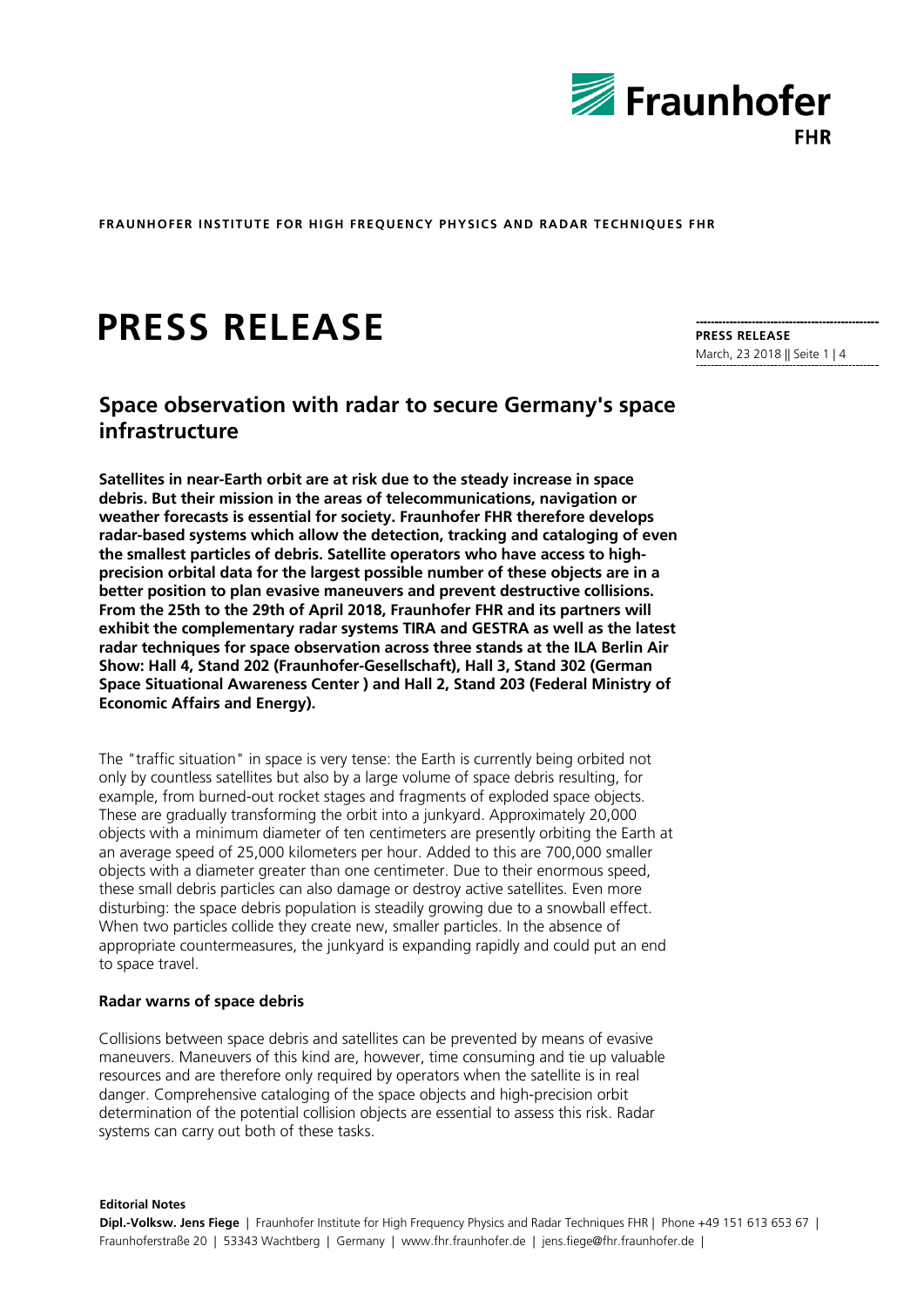

## **Radar ideal for damage analysis**

A total loss of contact between an operator and his satellite may well be attributable to damage caused to the satellite by space debris. Imaging radar systems have two important advantages: they can operate during the day or at night and they are completely independent of the weather conditions. Hence, they are capable of detecting and analyzing damageat any time. Furthermore, the resolution of the radar – in contrast to optical systems – is distance-independent. As a result, the operator's mission can be optimally supported through the timely provision of important information.

# **TIRA: High-precision tracking and high-resolution imaging of space objects**

With its tracking and imaging radar TIRA, the institute in Wachtberg near Bonn possesses a space observation system with capabilities that are unique throughout Europe. This system combines a highly dynamic 34-meter parabolic dish antenna with a high-precision tracking radar in L-band and a high-resolution imaging radar in Kuband.

Typical tasks, apart from orbit determination and damage analysis, include the identification and technical analysis of satellites. This is possible due to the imaging radar and its radar images which are characterized by high radiometric and spatial resolution.

Moreover, all phases of the space mission, extending from the launch and operational phases to the re-entry phase, can be supported with the radar data from TIRA.

The researchers also focus on the further development of technologies, processes and algorithms to ensure that radar can be used to extract a maximum of information on space objects – from active satellites to space debris.

### **GESTRA: Wide-range space surveillance with leading-edge technology**

Seamless and continuous space surveillance requires yet another type of radar: Helmut Wilden, Project Leader GESTRA (German Experimental Space Surveillance and Tracking Radar) explains: "Phased arrays, i.e. electronically controlled array antennas, are capable of conducting large-scale space surveillance in near-Earth space around the clock. Using electronic beamforming, they can change their line of sight in a fraction of a second.

The new space surveillance radar GESTRA, which is currently being developed by Fraunhofer FHR for the aerospace management of the German Aerospace Center [Deutsches Zentrum für Luft- und Raumfahrt (DLR)], is equipped with an electronically steerable antenna. This antenna system is able to scan large areas of the sky within milliseconds due to the integration of the latest semiconductor technology. The sensor consists of a transmit and receive module, each of which is integrated into an 18 m x 4

**PRESS RELEASE**  March, 23 2018 || Seite 2 | 4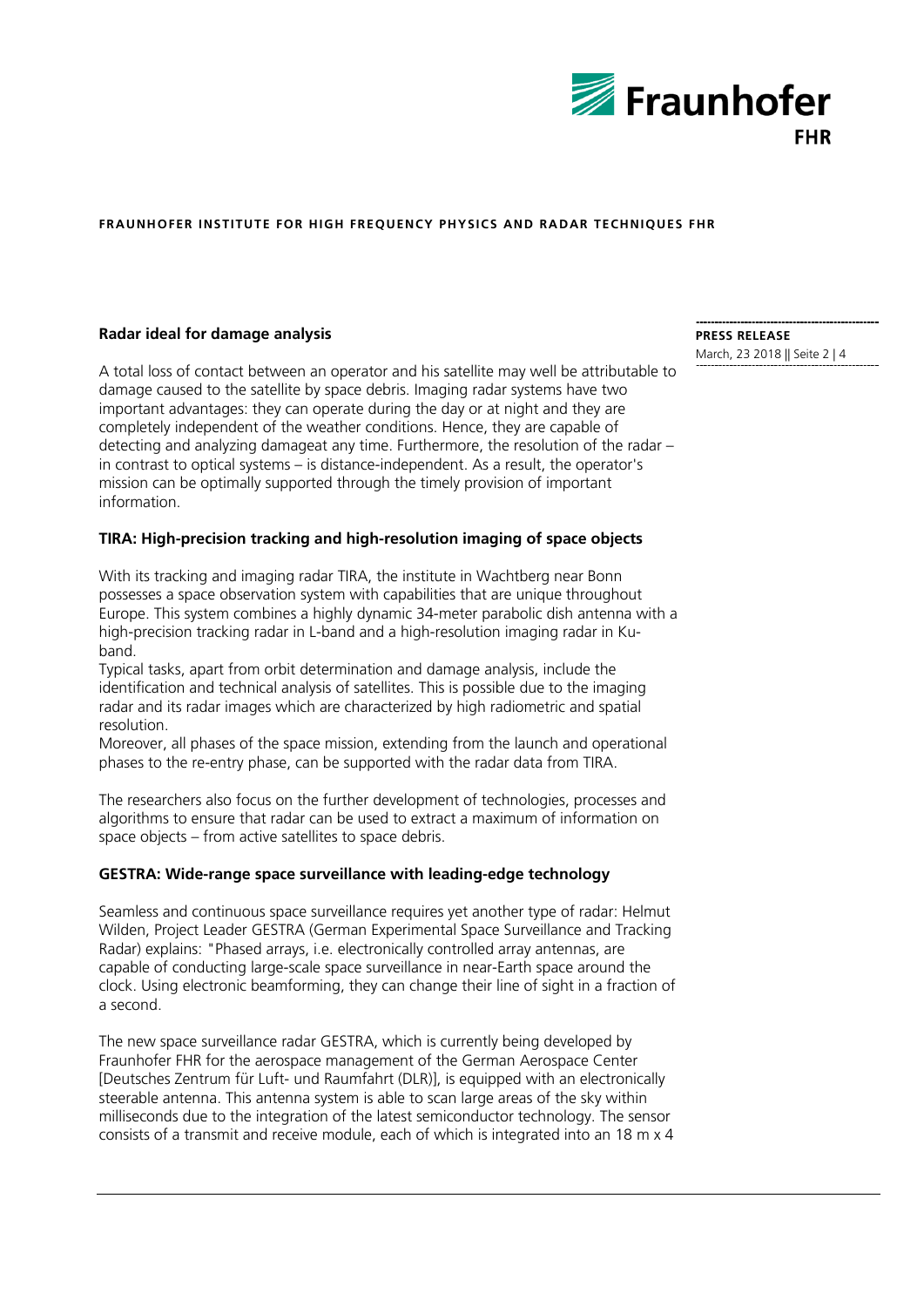

m x 4 m shelter. Due to its compact design, GESTRA is a mobile system which can be transported to any required location.

When put into operation in 2019, wide-range surveillance of the debris population in near-Earth space (orbital heights of 300 km and 3000 km) will be possible from German territory for the first time. GESTRA will then operate continuously to create a catalog of the debris in near-Earth space. This new data basis will have a great influence on the further development and operation of the space infrastructure of Germany and Europe.

#### **Expertise at Fraunhofer FHR**

In addition to the ability to design the hardware needed for such systems, the institute also has the expertise necessary for the development of the corresponding radar operation control software. The development of complex algorithms for best possible processing of the signals from the received radar data is a further core competency.

Dr. Delphine Cerutti-Maori, Spokesperson for the business unit Space underlines: "With its tracking and imaging radar TIRA, Fraunhofer FHR has a unique radar system for the high-precision determination of orbital data and the high-resolution imaging of space objects. As objects that are catalogued with GESTRA can, on a case-by-case basis, be analyzed with TIRA, these two radar systems have the potential to compliment each other in the future."



The space observation radar TIRA (left) and the transmit shelter (right) of the space surveillance radar GESTRA, which is currently being developed on behalf of the aerospace management of the German Aerospace Center for the Space Situational Awareness Center of the German Armed Forces.

**PRESS RELEASE**  March, 23 2018 || Seite 3 | 4